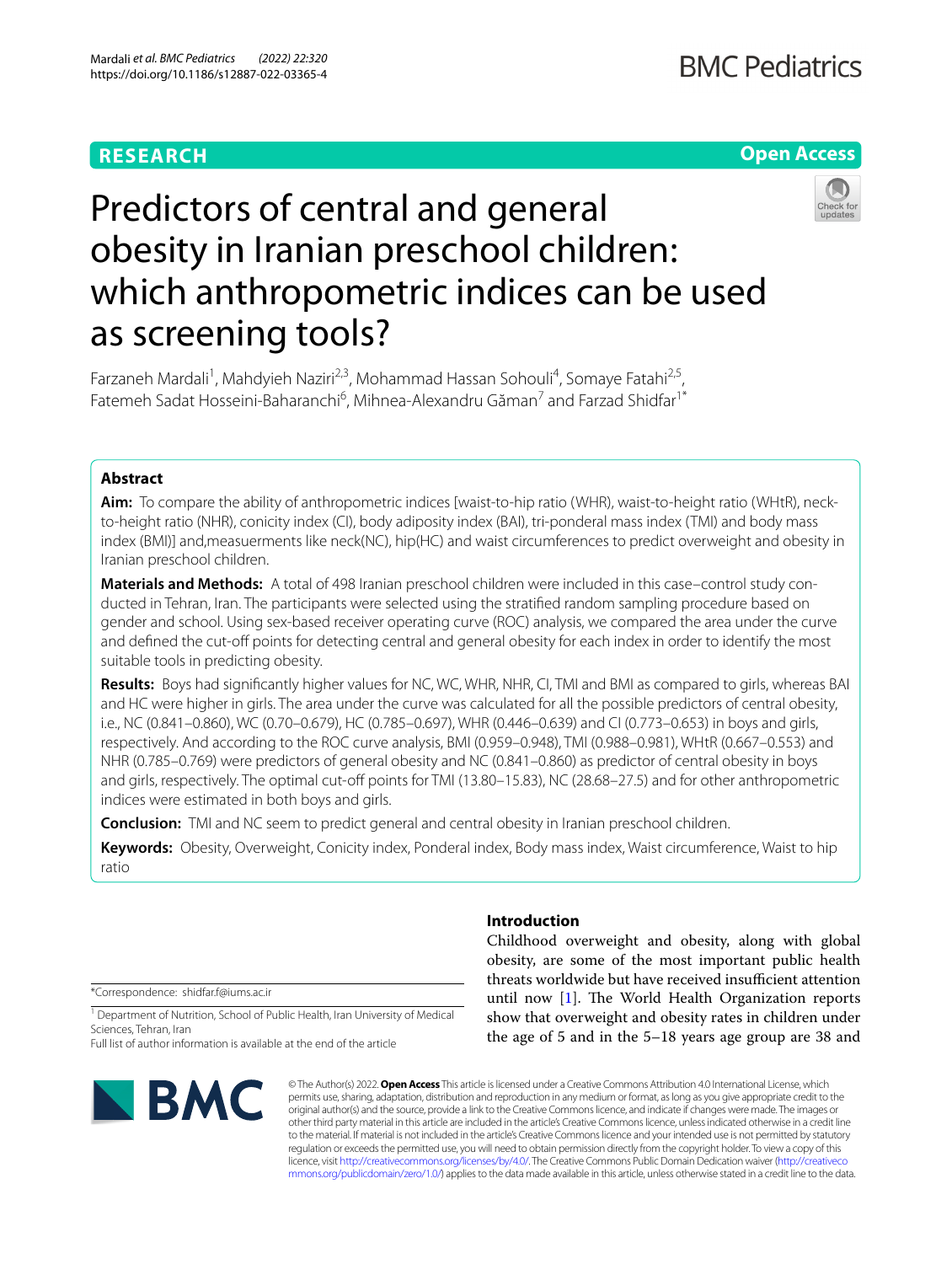380 million, respectively [[2](#page-7-1)]. Moreover, this widespread obesity epidemic has augmented the burden of noncommunicable diseases [[3\]](#page-7-2). For example, it was estimated that, in 2014, the cost of medicine for a 10-year-old child diagnosed with obesity *versus* a normal-weight child of the same age would cost the United States healthcare system about \$12,660—\$19,630 [[4\]](#page-7-3).

Scientists have proven that overweight and obesity are potential risk factors for the development of cardiovascular disease in later life [\[5](#page-7-4)]. As we are faced with an increasing prevalence of chronic disorders, e.g., hypertension, diabetes mellitus, non-alcoholic fatty liver disease and others, there has been a recent focus on detecting which subjects are at risk of developing pediatric overweight and (or) obesity [\[6](#page-7-5), [7\]](#page-7-6).

Routine screening in children should be considered by healthcare providers in a more targeted and serious way. The early assessment of the risk of overweight and obesity in children and adolescents requires practical, widely available, easier to implement and more accurate methods than the existing ones  $[8-10]$  $[8-10]$  $[8-10]$ . Although magnetic resonance imaging (MRI) [\[11\]](#page-7-9) and computed tomography (CT) [\[12](#page-8-0)] have been considered the gold standard techniques due to their accuracy, they require high costs, are not publicly available to all populations, pose the risk of radiation and their routine use in low/ middle income countries is not practical [\[13](#page-8-1)]. Over the last decade, researchers have become increasingly interested in anthropometric measurements, e.g., waist or hip circumferences, as potential screening tools for obesity pediatric units [\[14](#page-8-2)]. Moreover, neck circumference has been recently assessed in the evaluation of cardiovascular risk and trunk obesity [[15,](#page-8-3) [16\]](#page-8-4). Although the BMI is the most widely used indicator of weight-for-height status in all age and sex groups [[17](#page-8-5)], unfortunately it is unable to distinguish between lean and fat mass [[18\]](#page-8-6). On the other hand, some studies have shown that, in some children and adults, a normal BMI can co-exist with abdominal obesity [[19](#page-8-7)]. Moreover, waist-to-hip ratio (WHR) predicts the risk of cardio-metabolic diseases, metabolic syndrome and dyslipidemia in children and adults, respectively  $[20-22]$  $[20-22]$  $[20-22]$ . It seems that the evaluation of waist circumference (WC) along with height and weight can predict the conical shape changes of the body in humans [[23\]](#page-8-10). Although WC is a good indicator of visceral fat, it cannot determine the total body fat [[24\]](#page-8-11). Nowadays, several indices, e.g. the conicity index  $(Cl)$  [\[25\]](#page-8-12), the ponderal index [\[26](#page-8-13)] and the body adiposity index (BAI) [[27](#page-8-14)], have attracted the attention of researchers worldwide, as they can be easily computed from variables such as height, weight and hip circumference and are feasible indicators of the percentage of body fat and abdominal obesity, respectively [\[28](#page-8-15), [29](#page-8-16)]. According to the existing evidence,

the assessment of visceral fat is more valuable in the evaluation of cardiovascular risk, as it is linked to the distribution of fat mass than the total fat mass  $[30]$ . Therefore, indices that can be computed from waist and hip measurements can be more relevant in our clinical practice. In addition, as WC is usually measured relatively to height, misclassification may occur in the anthropometric assessment of tall or short people [\[30](#page-8-17), [31](#page-8-18)]. However, it refects abdominal obesity, insulin resistance and cardiovascular risk more accurately [\[32,](#page-8-19) [33](#page-8-20)], and thus the employment of more sensible indices, i.e., the conicity index (CI), tri-ponderal mass index (TMI) and the body adiposity index (BAI) is required. A cross-sectional study conducted in China in 2019 illustrated that the WHR, WHtR and abdominal fat percentage are indicators of abdominal obesity in children aged 6 to 9 years [[34\]](#page-8-21). In a study involving Brazilian children, Nascimento reported that the TMI was a more accurate tool in the prediction of obesity [\[26\]](#page-8-13). Given the importance of timely and accurate screening of childhood obesity, it seems that, in different societies, various tools need to be evaluated and compared to identify which are the most reliable instruments in the prediction of this disorder. The aim of our study was to compare the ability of the BMI, TMI, neckto-height ratio (NHR), BAI, WHtR, NC, WC, hip circumference (HC), CI and WHR ratio in the prediction of central and general obesity in Iranian preschool children.

## **Methods**

## **Participants**

This present case–control study was conducted during 2018–2019 in preschool children from Tehran, Iran. A number of 245 normal-weight and 253 children with overweight and obesity from all over Tehran were included in the study. Using the random sampling method, a total of 20 schools of Tehran were randomly selected. The number of schools selected for sampling was equal in both sexes. Matching were done based on class and sex. All the participants were invited to partake in anthropometric measurements. We included preschool children who were singletons and were 6 years of age. The children, who were born prematurely, were twins or resulted from a multiple birth, or who were suffering from growth hormone disorders, metabolic disorders (hypothyroidism, hyperthyroidism, and diabetes), heart disease, renal dysfunctions or bone diseases were excluded from the study. Based on world health organization growth chart,the body mass index (BMI) percentiles for age in both sexes were calculated and the children were divided into two groups: overweight/obese and normal-weight. All children with overweight and obesity were grouped as obese. This study was approved by the research council and ethics committee Iran University of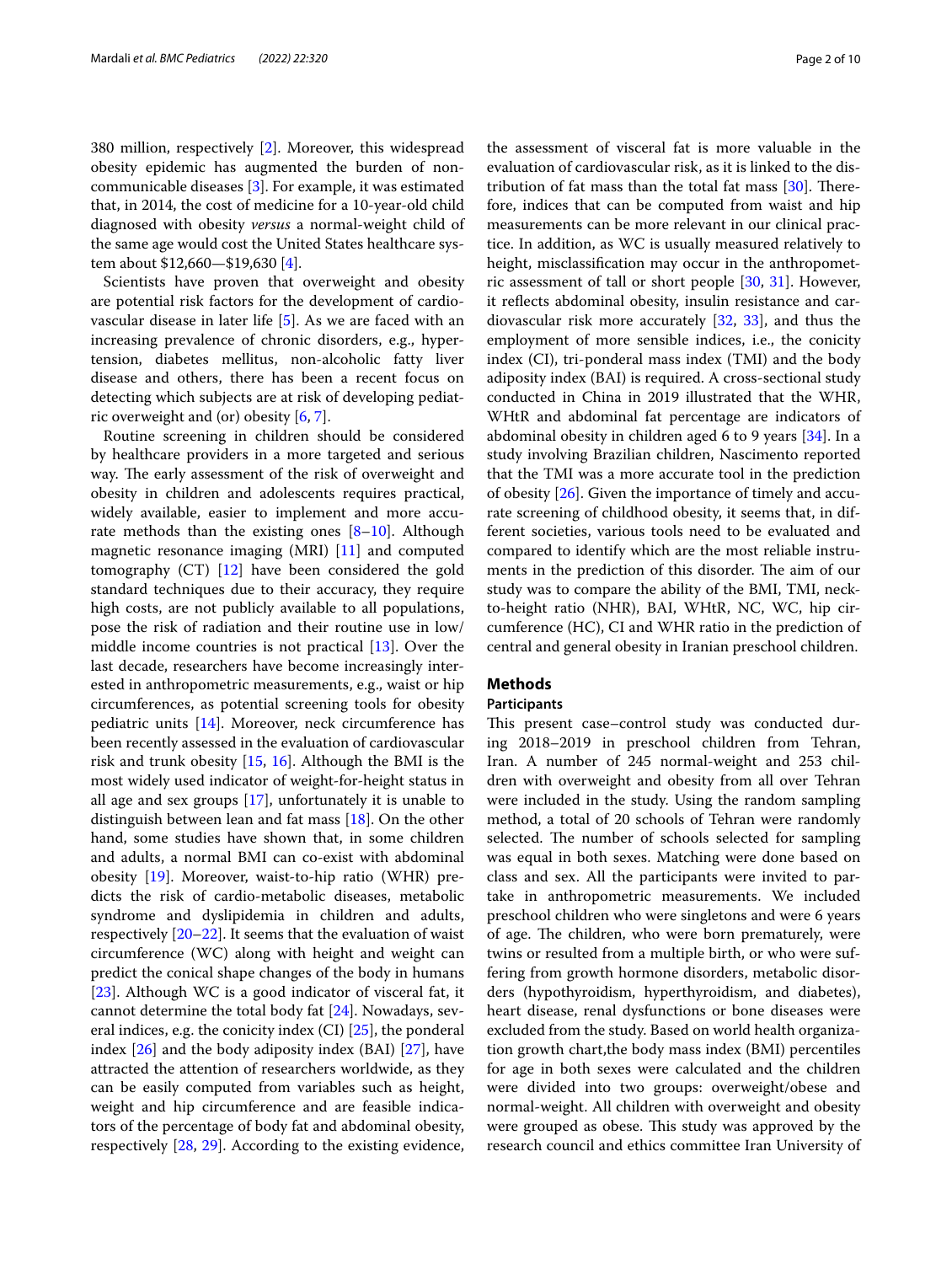Medical Sciences, Tehran, Iran. Written informed consent was obtained from all patients prior to participation.

## **Anthropometry measurement**

A trained nutritionist measured the weight and height of children under standard conditions. The children were asked to wear light clothing and remove their shoes in order to have their weights and heights assessed. Standing weight and height were evaluated using a electronicdigital scale (to the nearest 0.5 kg) and a portable stadiometer (to the nearest 0.5 cm) manufactured both by SECA (Hamburg, Germany), respectively. Several circumferences, e.g., waist circumference (WC) at the umbilical level, hip circumference at the widest part of the buttocks, and the neck circumference (NC) in between mid-cervical spine and mid-anterior level, were measured using an Seca brand anthropometric tape (to the nearest  $0.1 \text{ cm}$  in a relaxed position. The measurements were repeated 2–3 times and the mean of the results was calculated.

## **Calculation of indices and ratios**

We calculated the WHR as WC (cm) divided by height (in cm), the WHtR as WC (in cm) divided by hip circumference (cm), and the NHR as NC (in cm) divided by height (in cm). The BMI and TMI were estimated by dividing the weight (in kg) to the squared-height (in  $m^2$ ) and the weight (in kg) to cubed-height (in  $\mathrm{cm}^3$ ), respectively. The CI was calculated based on WC, weight and height using the Valdez's formula  $[35]$  $[35]$ . The BAI was computed from the hip circumference and the height based on the formula reported by Aarbaoui et al. [\[36](#page-8-23)], taking into account the over/under estimation of body fat in pediatrics. The employed formulas are depicted below:

Body Adiposity Index (BAI) ∶ hip circumference (cm)/height<sup>0.8</sup> (m)

Tri – ponderal Mass Index (TMI) : weight  $\left(\frac{kg}{\text{height}^3} \right)$  (cm<sup>3</sup>)

Conicity Index (CI) : waist (m)/0.109√ weight  $(kg)$ /height (m)

Body Mass Index (BMI) : weight  $(kg)/height<sup>2</sup> (m<sup>2</sup>)$ 

## **Statistical analysis**

The statistical analyses were performed using the statistical software package IBM SPSS Statistics for Windows, version 20.0. The variables were tested for normality using the Kolmogorov–Smirnov test. The descriptive analyses were performed using frequencies (95% confidence intervals, CI) and medians (interquartile ranges) and the comparison of medians between two independent groups by the Mann–Whitney test. The Pearson's  $\chi^2$  test was used to compare the frequencies of WC, WHtR, NC, HC, WHR, TMI, BAI and CI. The receiver-operating characteristic (ROC) curves were constructed to evaluate the ability of anthropometric measurements as obesity predictors. In addition, the cut-off points for excess central fat were estimated using the best sensitivity and specificity for the different measurements. The hypotheses were tested at a 5% significance level.

## **Results**

## **Characteristics of subjects**

In this case–control study, boys represented 48% and 52.8% of the obese and normal-weight preschool children, respectively. Of the 253 children in the case group, the prevalence of overweight and obesity was 62% and 38%, respectively. The mean age of the participants was 6.38 years. The averages of all measured indices in cases *versus* controls were: BMI (20.82 *versus* 15.79 kg/m<sup>2</sup>), NC (29.17 *versus* 26.12 cm), HC (73.79 *versus* 68.54 cm), WC (61.38 *versus* 57.36 cm), CI (1.13 *versus* 1.21), PI (17.45 *versus* 13.38), WHR (0.832 *versus* 0.835) and WHtR (0.51 *versus* 0.48) (data not shown).

The anthropometric indices of the preschool children stratifed by sex are represented in Table [1](#page-3-0). As compared to boys, girls showed a tendency for lower values of the following indices: weight, height, NC, WC, HC, WHR, WHtR, CI and PI. However, HC and BAI were higher in girls *versus* boys (*P*<0.05 for all).

## **Performance of anthropometric measurements**

The sex-based receiver-operating characteristic curves for all the anthropometric indices employed as predicting tools for the detection of pediatric central and general obesity are represented in Table [2](#page-3-1) and Figs. [1](#page-4-0)[–2](#page-5-0). In addition, the cut-off points are specified for the all reported variables. The ROC curves showed that, in both sexes, the anthropometric indices related to central obesity, i.e., NC, WC, CI and HC were predictors of obesity in 6-year-old children, with the exception of WHR in boys. Moreover, the ROC curves revealed that TMI, BMI, NHR and BAI were predictors of central obesity in both sexes. However, the AUC for WHtR was reported only for boys.

Overall, we discovered that, of all the general obesity indices, TMI and BMI were the best predictors of general obesity based on their AUC values, both in boys (0.988 and 0.959, respectively) and in girls (0.981 and 0.948, respectively). In addition, NC was a good predictor of central obesity in both boys and girls (AUC: 0.85 and 0.84, respectively).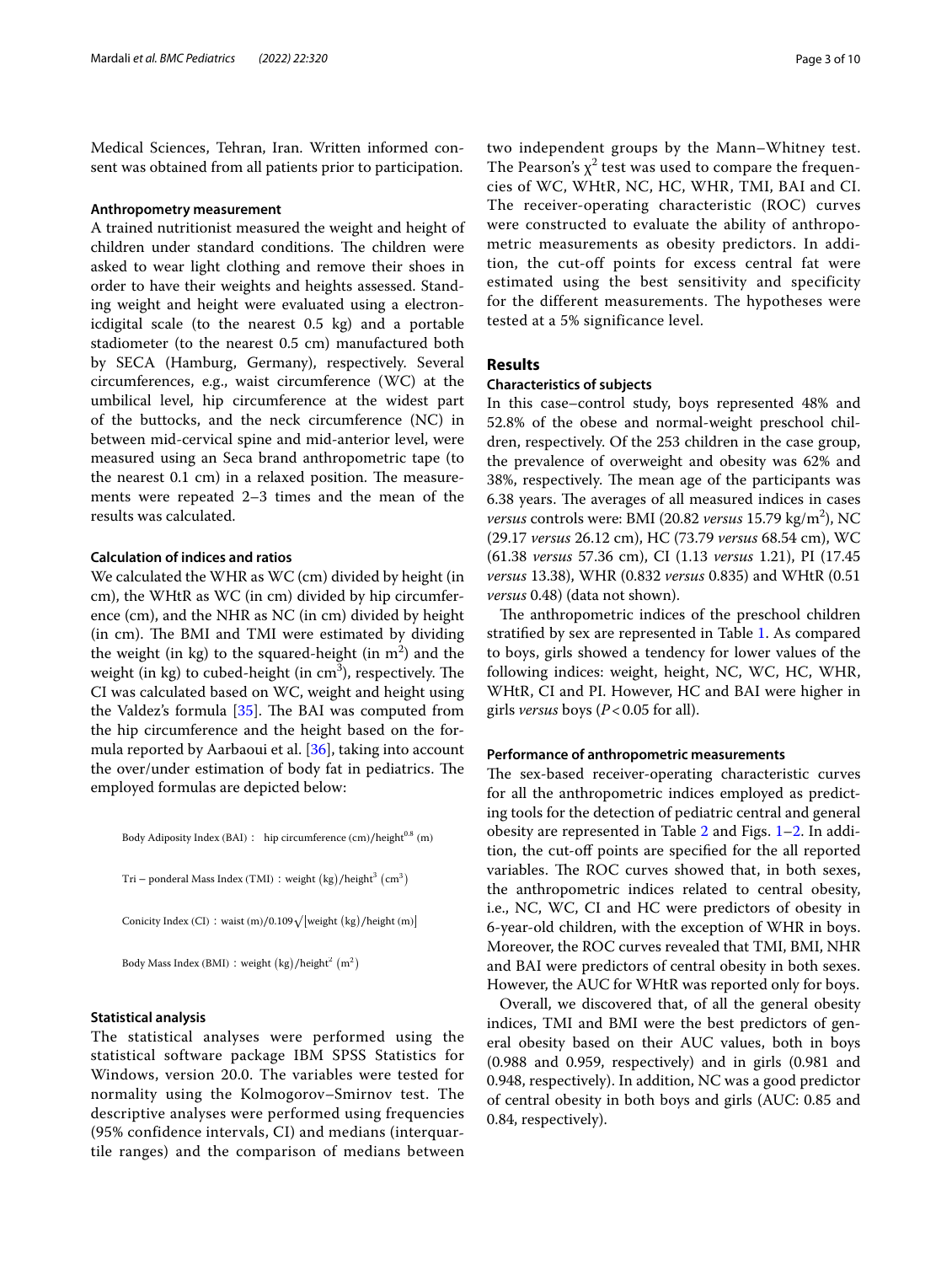| Sex, group  | Obese              |                    | P-value* | Normal-weight      |                    | P-value* | P-value# |
|-------------|--------------------|--------------------|----------|--------------------|--------------------|----------|----------|
|             | <b>Boys</b>        | Girl               |          | <b>Boys</b>        | Girls              |          |          |
| BMI         | $20.83 \pm 2.65$   | $19.78 \pm 2.94$   | < 0.001  | $15.79 \pm 0.94$   | $14.79 \pm 0.8$    | < 0.001  | < 0.001  |
| $NC$ (cm)   | $29.65 \pm 2.483$  | $28.72 \pm 2.34$   | < 0.001  | $26.41 \pm 1.98$   | $25.80 \pm 1.486$  | < 0.001  | < 0.001  |
| Weight (kg) | $30.34 \pm 4.80$   | $29.50 \pm 4.88$   | < 0.001  | $22.35 \pm 2.40$   | $21.86 \pm 2.16$   | < 0.001  | < 0.001  |
| Height (cm) | $120.5 \pm 6.49$   | $119.0 \pm 5.48$   | < 0.001  | $118.87 \pm 5.24$  | $117.56 \pm 5.24$  | < 0.001  | < 0.001  |
| $WC$ (cm)   | $62.09 + 6.52$     | $60.70 \pm 6.816$  | 0.01     | $57.72 \pm 3.16$   | $56.32 \pm 5.56$   | 0.04     | 0.02     |
| $HC$ (cm)   | $71.93 \pm 6.56$   | $73.65 \pm 6.99$   | < 0.001  | $67.85 \pm 3.47$   | $69.31 \pm 3.93$   | < 0.001  | < 0.001  |
| <b>WHR</b>  | $0.839 \pm 0.046$  | $0.824 \pm 0.057$  | 0.02     | $0.813 \pm 0.068$  | $0.795 \pm 0.094$  | 0.04     | 0.01     |
| <b>WHtR</b> | $0.525 \pm 0.0503$ | $0.510 \pm 0.0541$ | < 0.001  | $0.486 \pm 0.0349$ | $0.450 \pm 0.0533$ | < 0.001  | < 0.001  |
| <b>NHR</b>  | $24.66 \pm 2.44$   | $23.20 \pm 2.45$   | < 0.001  | $22.26 \pm 1.89$   | $20.99 \pm 1.62$   | < 0.001  | < 0.001  |
| BAI         | $25.71 \pm 5.49$   | $26.10 \pm 5.70$   | < 0.001  | $21.16 \pm 3.50$   | $22.96 \pm 3.76$   | < 0.001  | < 0.001  |
| <b>CI</b>   | $1.13 \pm 0.099$   | $1.12 \pm 0.093$   | 0.01     | $1.01 \pm 0.081$   | $0.99 \pm 0.012$   | 0.01     | 0.03     |
| TMI         | $17.34 \pm 5.48$   | $16.57 \pm 2.59$   | < 0.001  | 13.31±0.99         | $12.46 \pm 0.43$   | < 0.001  | < 0.001  |

<span id="page-3-0"></span>

|  |  | <b>Table 1</b> The anthropometric characteristics of the participants stratified based on the presence of obesity/normal-weight |  |  |  |  |
|--|--|---------------------------------------------------------------------------------------------------------------------------------|--|--|--|--|
|--|--|---------------------------------------------------------------------------------------------------------------------------------|--|--|--|--|

*BMI* body mass index, *NC* neck circumference, *WC* waist circumference, *HC* hip circumference, *WHR* waist-to-hip ratio, *WHtR* waist-to-height ratio, *NHR* neck-to-height ratio, *BAI* body adiposity index, *CI* conicity index, *TMI* tri-ponderal mass index

Continuous data are presented as mean  $\pm$  SD and compared using the independent sample-test

<span id="page-3-1"></span>**Table 2** Sex-based comparison of the Receiver-Operator Characteristic curves for various anthropometric indices evaluated as predictors for central and general obesity among preschool children

|       |                 | Anthropometric<br>index | <b>AUC</b> | Cut-off value            | Sensitivity | Specificity | 95% Confidence Interval |             | P-value |
|-------|-----------------|-------------------------|------------|--------------------------|-------------|-------------|-------------------------|-------------|---------|
|       |                 |                         |            |                          |             |             | Lower bond              | Upper bound |         |
| Boys  | Central obesity | <b>NC</b>               | 0.841      | 28.68                    | 80.3        | 63.5        | 0.794                   | 0.887       | < 0.001 |
|       |                 | <b>HC</b>               | 0.785      | 68.51                    | 77.9        | 55.5        | 0.728                   | 0.842       | < 0.001 |
|       |                 | WC                      | 0.700      | 58.52                    | 69.7        | 52.6        | .634                    | .766        | < 0.001 |
|       |                 | <b>WHR</b>              | 0.446      | i,                       |             |             | 0.375                   | 0.517       | 0.35    |
|       |                 | $\overline{C}$          | 0.773      | 1.17                     | 75.2        | 68.7        | 0.742                   | 0.821       | < 0.001 |
|       | General obesity | <b>BMI</b>              | 0.959      | 17.55                    | 99.2        | 20.4        | 0.935                   | 0.983       | < 0.001 |
|       |                 | TMI                     | 0.988      | 13.80                    | 96.7        | 68.6        | 0.971                   | 0.992       | < 0.001 |
|       |                 | BAI                     | 0.749      | 22.14                    | 73.3        | 35          | 0.688                   | 0.810       | < 0.001 |
|       |                 | <b>NHR</b>              | 0.785      | 22.74                    | 80.3        | 35.8        | 0.729                   | 0.841       | < 0.001 |
|       |                 | WHtR                    | 0.667      | 0.83                     | 73.1        | 56          | 0.601                   | 0.734       | < 0.001 |
| Girls | Central obesity | <b>NC</b>               | 0.860      | 27.5                     | 79.5        | 35.2        | 0.795                   | 0.884       | < 0.001 |
|       |                 | <b>HC</b>               | 0.697      | 70                       | 68.8        | 60.7        | 0.795                   | 0.884       | < 0.001 |
|       |                 | WC                      | 0.679      | 57.50                    | 64.1        | 63.6        | .612                    | .746        | < 0.001 |
|       |                 | <b>WHR</b>              | 0.639      | 0.80                     | 62.5        | 51.6        | .571                    | .707        | < 0.001 |
|       |                 | $\overline{C}$          | 0.653      | 1.14                     | 68.9        | 70.1        | 0.601                   | 0.712       | < 0.001 |
|       | General obesity | <b>BMI</b>              | 0.948      | 17.10                    | 97.7        | 99.2        | 0.862                   | 97.3        | < 0.001 |
|       |                 | TMI                     | 0.981      | 15.83                    | 94.5        | 63.1        | 0.718                   | 0.977       | < 0.001 |
|       |                 | BAI                     | 0.651      | 22.83                    | 64.4        | 76.7        | 0.584                   | 0.719       | 0.01    |
|       |                 | <b>NHR</b>              | 0.769      | 22.46                    | 73.2        | 60.7        | 0.712                   | 0.826       | < 0.001 |
|       |                 | WHtR                    | 0.530      | $\overline{\phantom{0}}$ |             |             | 0.571                   | 0.707       | 0.12    |

This table shows the sex-based comparison of the Receiver Operator Characteristic curves for various anthropometric indices evaluated as predictors for central and general obesity among preschool children

## **Discussion**

In the current population-based study, we demonstrated that the TMI was a better predictor as compared to the BMI in identifying general obesity in pediatric subjects. Moreover, the NC was a suitable tool in screening for central obesity in preschool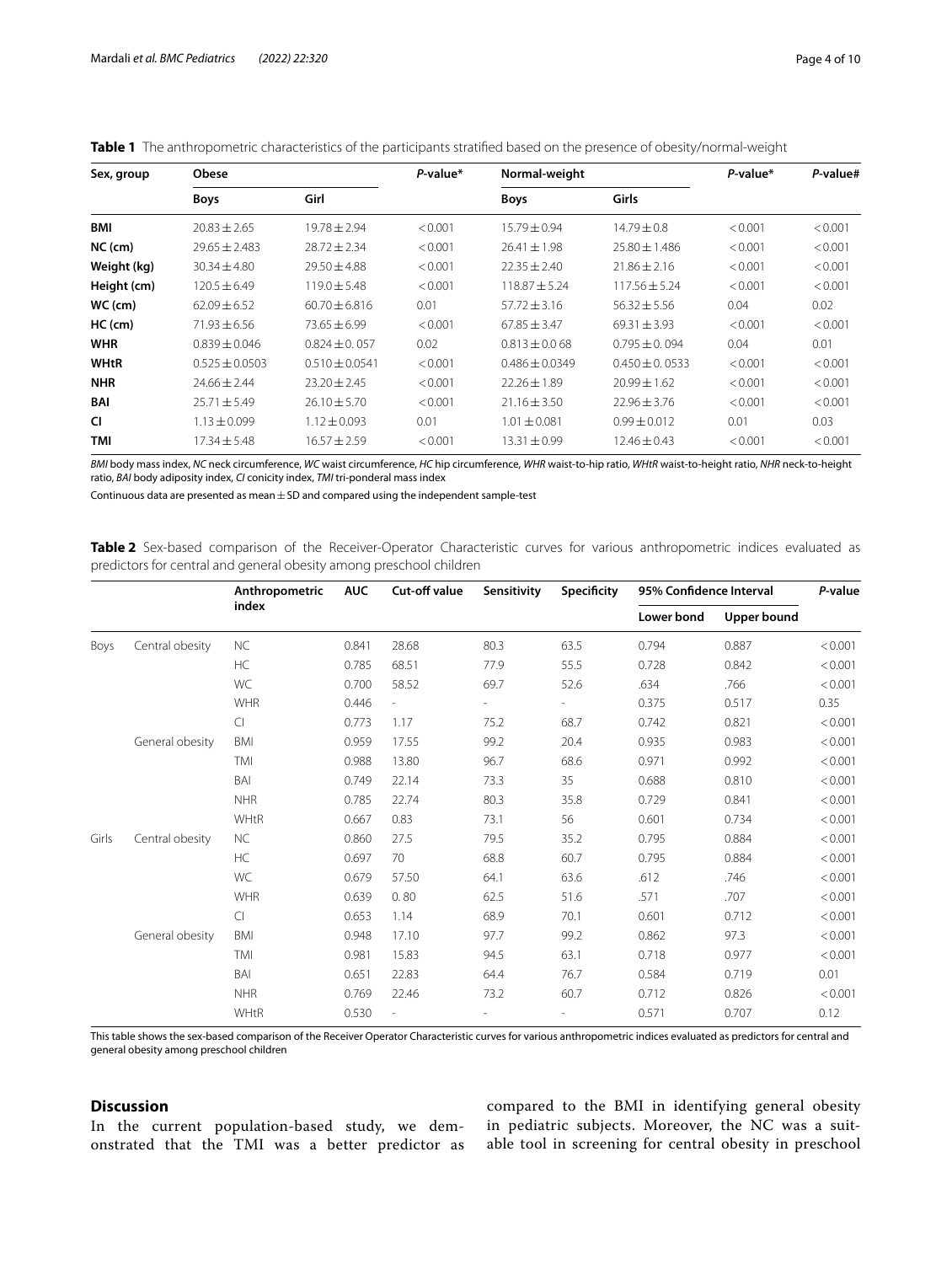<span id="page-4-0"></span>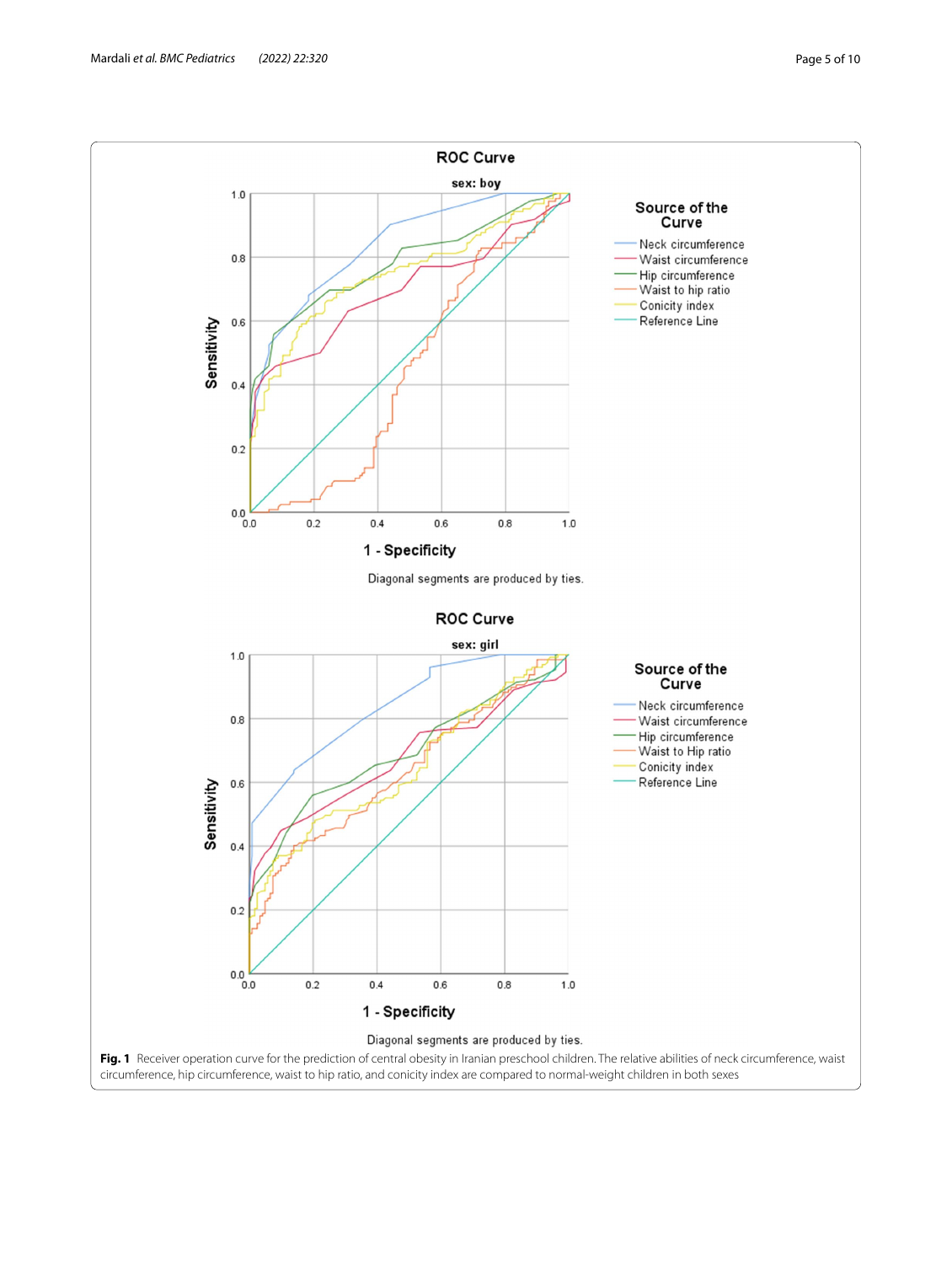<span id="page-5-0"></span>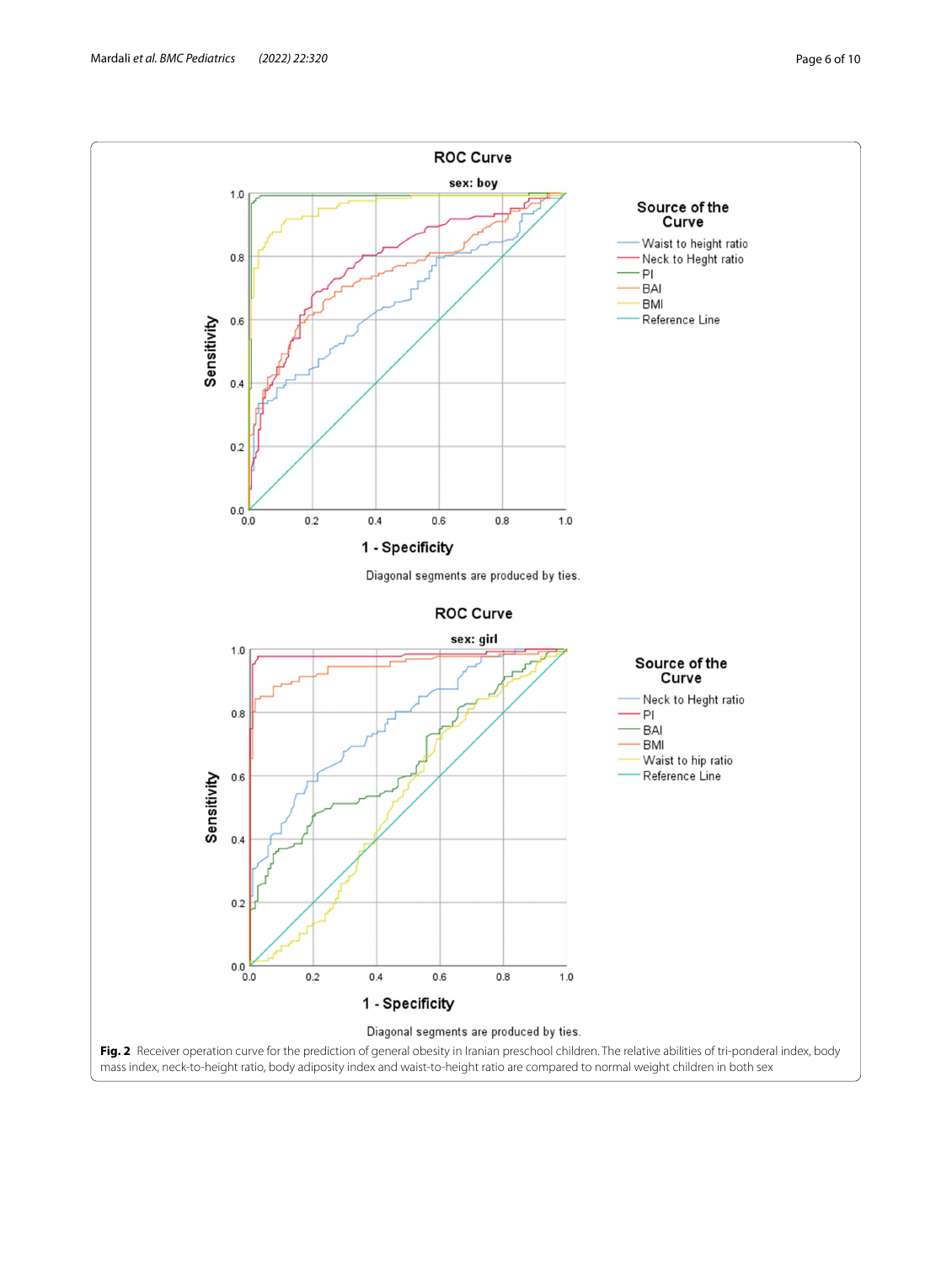children. To the best of our knowledge, our study is the frst attempt to compare anthropometric indices in the detection of pediatric obesity in Iranian children. In addition, for the frst time, the CI, BAI and TMI were computed and evaluated in a population of preschool Iranian children.

Nowadays, due to the increasing prevalence of obesity, researchers have focused their attention also on the period of adipose rebound (ages 5 to 7 years) [\[37\]](#page-8-24) during which the screening for pediatric obesity using accurate methods might be of paramount importance to prevent its development  $[38]$  $[38]$  $[38]$ . Therefore, we suggest that the screening be done more carefully and precisely during this time frame. Thus, it is necessary to identify which screening tools are the most accessible, inexpensive and can be employed by medical practitioners worldwide in diferent health settings [\[39\]](#page-8-26).

Our results demonstrated that the BMI and the TMI were the best predictors of pediatric obesity. Similar fndings have also been documented by Lorenzo et al. [[40\]](#page-8-27), Nascimento et al. [[26](#page-8-13)] and Khoshhali et al. [[41\]](#page-8-28). For example, Lorenzo et al. [\[40](#page-8-27)] conducted a cross-sectional study in Italian preschool children and discovered that both the TMI and the BMI were able to anticipate the development of obesity in children aged 12 to 18 years. Similarly, Nascimento et al. [\[26\]](#page-8-13) reported that the TMI was a predictor of obesity in Brazilian children aged 2 to 5 years. Based on the results of the CASPIAN-V study conducted in Iran, Khoshhal et al. [[41\]](#page-8-28) concluded that the BMI and the TMI had medium predictive value for the installment of the metabolic syndrome in subjects aged 12 to 18 years. We observed that, in the prediction of obesity, the optimal TMI and BMI cut-of points were 13.83 and 17.55 in boys, respectively, and 15.83 and 17.10 in girls, respectively.

Similarly to Filgueiras et al. [\[42](#page-8-29)], we indicated that the CI is an appropriate indicator of fat distribution in children. It is also noteworthy to mention that diferences in the CI may occur due to race or ethnicity or may vary between pediatric age groups and adulthood  $[43]$  $[43]$ . Thus, other complementary indices are needed to assess its ability to predict the development of overweight and obesity in children [[44\]](#page-8-31). Our fndings delineate that both the NC and the neck-to-height ratio were moderate predictors of pediatric obesity. The same conclusion has also been reached by Nimawat et al. [[45](#page-8-32)], Nafu et al. [[46\]](#page-8-33) and Taheri et al. [[15\]](#page-8-3). For instance, Nimawat et al. [[45\]](#page-8-32) evaluated Nigerian children and reported a positive correlation between the NC and the BMI, reinforcing that the measurement of the NC is a simple, accurate and quick method in screening and classifying childhood obesity. The neck-to-height ratio has also been explored to detect obstructive sleep apnea syndrome [[47\]](#page-8-34) and has been proven to refect body fat distribution and to be associated with the presence of metabolic disturbances, hypertension and other cardiovascular disorders [\[48](#page-8-35)]. Our results showed that boys have a greater WC *versus* girls. Stupnicki et al. [[49\]](#page-8-36), McCarthy et al. [[50\]](#page-8-37) and Ashwell et al. [[51](#page-8-38)] have also compared WC in boys and girls. Stupnicki et al. [[49](#page-8-36)] assessed a cohort of Polish children, indicating that boys had smaller WC *versus* girls. Furthermore, a large cohort study from the United States of America conducted by Li et al. [\[52\]](#page-8-39) illustrated that girls had higher WC *versus* boys irrespective of age. In addition, in the present study, we noted that the WHtR, which has been employed in several studies as a predictor of pediatric and adult obesity, was a predictor of obesity in boys alone. A possible explanation of this phenomenon can be related to the diferences in the distribution of body fat between boys and girls [[53\]](#page-9-0).

In the current study, we discovered that the AUC for WHR was above the baseline only in girls (girls: 0.639 and boys: 0.446). We suggest that this fnding might be explained by the sex-related diferences in the skeletal structure of the children enrolled in our research, as well as a greater hip circumference in girls *versus* boys which might indicate a higher percentage of fat in girls. Interestingly, in the recent study on pediatric subjects published by Turcotte et al. [\[54](#page-9-1)], several genetic factors, i.e., the HOXC13 rs1443512 and GS genes, infuenced the WHR in Mexican girl only. This finding may be due to the efects of gender diferences on the incidence genetic polymorphisms that infuence WHR. In another research, it was proposed that the WHtR was representative of the total body fat, while WHR was more predictive of the abdominal obesity *versus* other indices, e.g., WHtR, WC or HC [[55\]](#page-9-2).

We reported that the BAI was higher in obese *versus* normal-weight children in both sexes. In addition, the ROC curve showed a moderate prognostic value of BAI for the risk of obesity in children (boys: 0.749 and girls: 0.651). This finding was in line with the papers published by Aarbaoui et al. [\[36](#page-8-23)], Yu et al. [\[56](#page-9-3)] and Filgueiras et al. [[42\]](#page-8-29). For example, Filgueiras et al. [\[42](#page-8-29)] reported, based on the results of a cross-sectional study, that the AUCs for BAI were higher-than-expected AUCs both sexes in terms of predicting obesity in Brazilian children and adolescents. As previously suggested, the estimation of the body fat percentage can be conducted using advanced tools such as the dual X-ray absorptiometry (DXA) technique which provides accurate results. However, it has several disadvantages and many of researchers tend to employ more convenient and acceptable methods to estimate fat mass, e.g., the BAI.

Prior studies have described that changes occur in the body composition before puberty, particularly in preschool children from diferent populations [[57](#page-9-4)]. In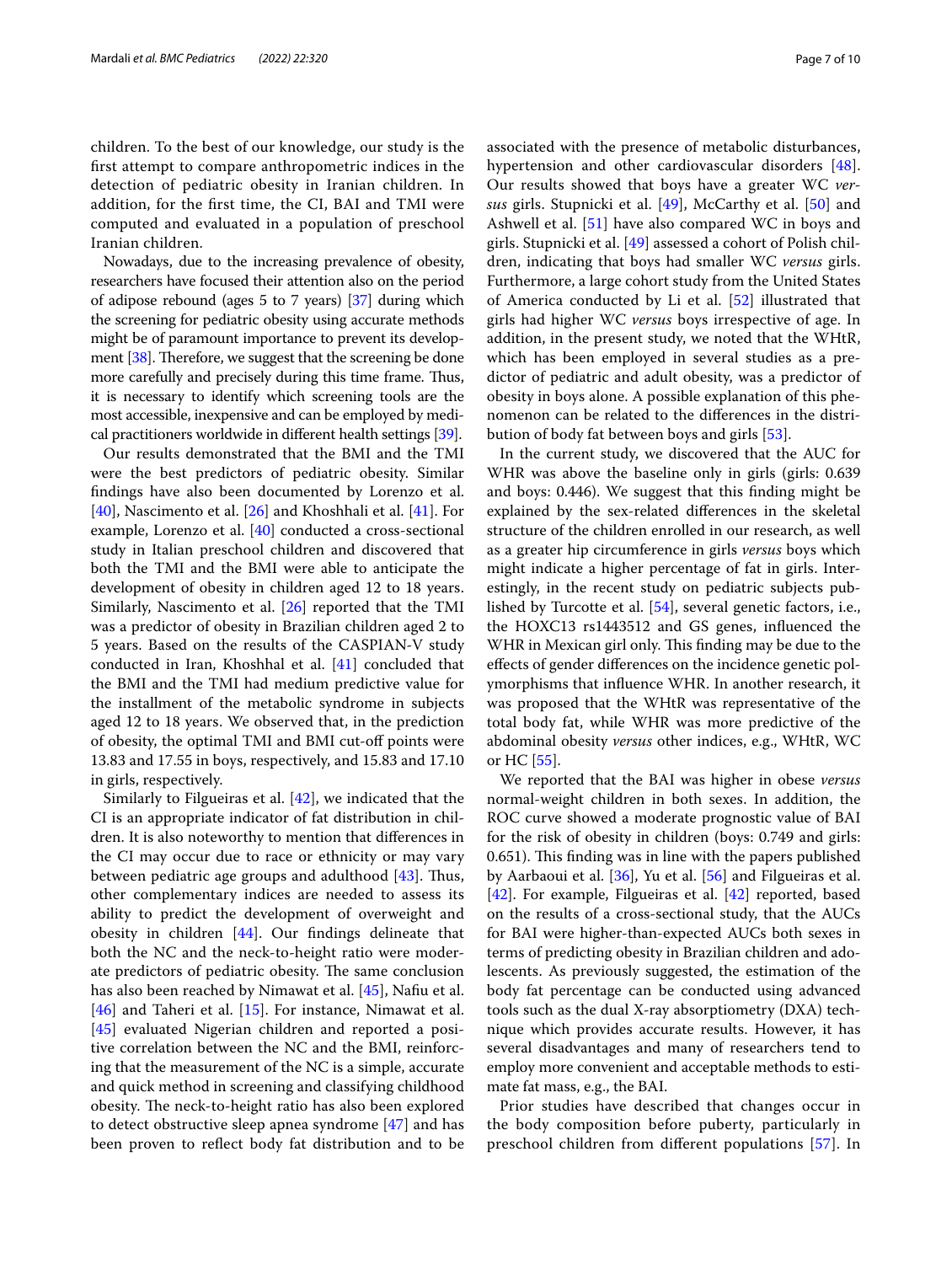the study of Horvat et al. [[58](#page-9-5)], Croatian children aged 6.5 years experienced an increase in fat mass and a muscle mass loss during a 5-year period (1998–2003).

Our study has several strengths. The main strength of this research is that we evaluated and compared various practical anthropometric indices which are easy to calculate, inexpensive and come with negligible errors. Moreover, we assessed, for the frst time, the TMI, NCto-height ratio and BAI of preschool Iranian children. One of the limitations of the present study is the lack of comparison of fat percentage with precision instruments such as DXA, thus the misclassifcation of some subjects as obese may lead to errors in the interpretation of our fndings, and one of the important limitation in this study were lack of assessing anthropometric indices with gold standard methods like magnetic resonance imaging. we suggest that in future studies, gold standard methods such as DEXA and tomography be used to determine body fat percentage. Because of fnancial constraints and limitations, we were unable to use these methods and as an another limitation of our study,the design of the study was case–control, and it seems that other methods, such as cohort and interventional design, could better predict childhood obesity based on anthropometric methods and obesity related indexes."

In addition, it would have been better to compare a wider age range of the pediatric population.

We suggest that, in future studies, other obesity assessment tools, e.g., WC-to-weight and mid-upper arm circumferences can be used in wider age ranges to improve the available obesity screening tools.

## **Conclusion**

In Iranian preschool children, the BMI and the TMI are the best predictors of general obesity, whereas the NC is the best predictor of central obesity, as compared to a wide range of anthropometric indices.

#### **Acknowledgements**

We thank all the children and their parents who agreed to partake in the present study.

## **Authors' contributions**

F.M. and F.S.H. designed and conducted the research. F.M., M.N. and H.B. analyzed the data. F.M. and F.S.H. interpreted the fndings. F.M., S.F., MH.S, F.S.H. and M.-A.G. wrote the paper. F.S.H. and F.M. had the primary responsibility for the fnal content. All authors read and approved the fnal manuscript.

## **Funding**

No funding.

## **Availability of data and materials**

Data is available upon request from the corresponding author for the article due to privacy / ethical restrictions*.*

## **Declarations**

#### **Ethics approval and consent to participate**

This study was approved by the research council and ethics committee Iran University of Medical Sciences, Tehran, Iran. We confrm that all methods were carried out in accordance with relevant guidelines and regulations. Also, we confrming that informed consent was obtained from a parent and/or legal guardians of the participants (control as well as patients).

#### **Consent for publication**

Not applicable.

#### **Competing interests**

We, the authors, declare that we had no competing interests.

#### **Author details**

<sup>1</sup> Department of Nutrition, School of Public Health, Iran University of Medical Sciences, Tehran, Iran. <sup>2</sup> Student of Research Committee, Faculty of Public Health Branch, Iran University of Medical Sciences, Tehran, Iran.<sup>3</sup> Department of Biostatics, Faculty of Health, Iran University of Medical Sciences, Tehran, Iran. 4 <sup>4</sup>Department of Clinical Nutrition and Dietetics, Faculty of Nutrition and Food Technology, National Nutrition and Food Technology, Research Institute Shahid Beheshti University of Medical Sciences, Tehran, Iran. <sup>5</sup> Pediatric Gastroenterology, Hepatology and Nutrition Research Center, Research Institute for Children's Health, Shahid Beheshti University of Medical Sciences, Tehran, Iran. <sup>6</sup> Minimally Invasive Surgery Research Center & Department of Biostatistics, School of Public Health, Iran University of Medical Sciences, Tehran, Iran.<sup>7</sup> Faculty of Medicine, Department of Hematology, Center of Hematology and Bone Marrow Transplantation, 'Carol Davila' University of Medicine and Pharmacy, Bucharest, Romania, Fundeni Clinical Institute, Bucharest, Romania.

## Received: 27 February 2022 Accepted: 16 May 2022 Published online: 31 May 2022

#### **References**

- <span id="page-7-0"></span>1. Boutrid N, Rahmoune H, Radoui A. An Increasing "Heavy" Burden: Child Obesity and Overweight. Metabolism-Clinical and Experimental. 2021;116.
- <span id="page-7-1"></span>2. Cheater S. The obesity epidemic: time for a positive national healthy eating strategy. Int J Health Promot Educ. 2020;58(1):51–3.
- <span id="page-7-2"></span>3. Kelishadi R, Heidari-Beni M. Prevention and Control of Childhood Obesity: The Backbone in Prevention of Non Communicable Disease. Primordial Prevention of Non Communicable Disease: Springer; 2019. p. 61–6.
- <span id="page-7-3"></span>4. Hruby A, Hu FB. The epidemiology of obesity: a big picture. Pharmacoeconomics. 2015;33(7):673–89.
- <span id="page-7-4"></span>5. Luca AC, Iordache C. Obesity–a risk factor for cardiovascular diseases. Rev Med Chir Soc Med Nat Iasi. 2013;117(1):65–71.
- <span id="page-7-5"></span>6. Balbus JM, Barouki R, Birnbaum LS, Etzel RA, Gluckman PD, Grandjean P, et al. Early-life prevention of non-communicable diseases. Lancet. 2013;381(9860).
- <span id="page-7-6"></span>7. Liria R. Consequences of obesity in children and teenagers: a problem that requires attention. Revista peruana de medicina experimental y salud publica. 2012;29(3):357–60.
- <span id="page-7-7"></span>8. Simmonds M, Burch J, Llewellyn A, Griffiths C, Yang H, Owen C, et al. The use of measures of obesity in childhood for predicting obesity and the development of obesity-related diseases in adulthood: a systematic review and meta-analysis. Health technology assessment (Winchester, England). 2015;19(43):1–336.
- 9. Himes JH. Challenges of accurately measuring and using BMI and other indicators of obesity in children. Pediatrics. 2009;124(Supplement 1):s3–22.
- <span id="page-7-8"></span>10. Hatipoglu N, Mazicioglu MM, Kurtoglu S, Kendirci M. Neck circumference: an additional tool of screening overweight and obesity in childhood. Eur J Pediatr. 2010;169(6):733–9.
- <span id="page-7-9"></span>11. Karlsson AK, Kullberg J, Stokland E, Allvin K, Gronowitz E, Svensson PA, et al. Measurements of total and regional body composition in preschool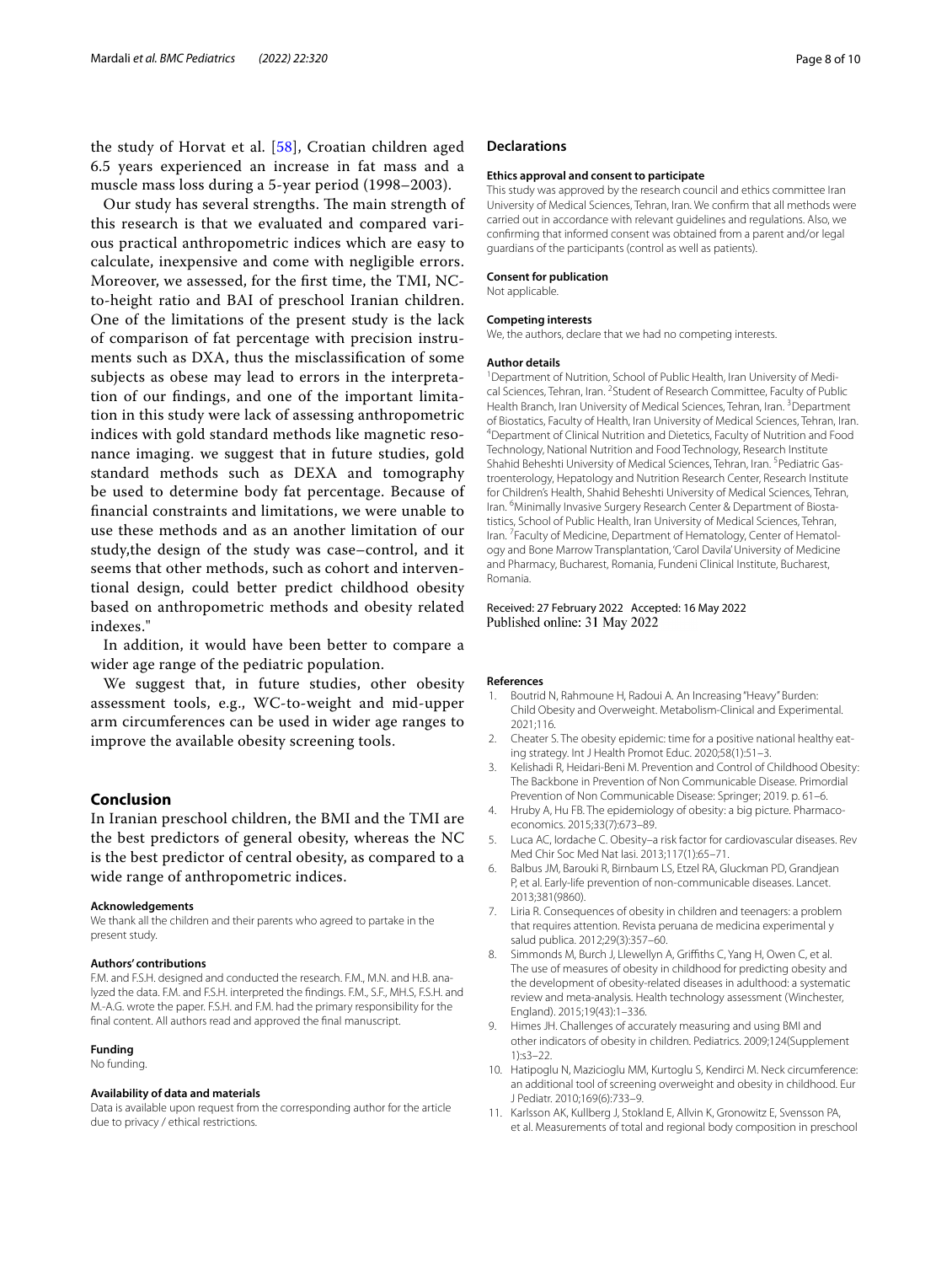children: a comparison of MRI, DXA, and anthropometric data. Obesity. 2013;21(5):1018–24.

- <span id="page-8-0"></span>12. Samara A, Ventura E, Alfadda A, Goran M. Use of MRI and CT for fat imaging in children and youth: what have we learned about obesity, fat distribution and metabolic disease risk? Obes Rev. 2012;13(8):723–32.
- <span id="page-8-1"></span>13. Patel R, Rodriguez A, Yasmeen T, Drever ED. Impact of obesity on osteoporosis: limitations of the current modalities of assessing osteoporosis in obese subjects. Clinical Reviews in Bone and Mineral Metabolism. 2015;13(1):36–42.
- <span id="page-8-2"></span>14. Trandafr LM, Russu G, Moscalu M, Miron I, Lupu VV, Constantin MML, et al. Waist circumference a clinical criterion for prediction of cardiovascular complications in children and adolescences with overweight and obesity. Medicine. 2020;99(30).
- <span id="page-8-3"></span>15. Taheri M, Kajbaf TZ, Taheri M-R, Aminzadeh M. Neck circumference as a useful marker for screening overweight and obesity in children and adolescents. Oman Med J. 2016;31(3):170.
- <span id="page-8-4"></span>16. Androutsos O, Grammatikaki E, Moschonis G, Roma-Giannikou E, Chrousos G, Manios Y, et al. Neck circumference: a useful screening tool of cardiovascular risk in children. Pediatr Obes. 2012;7(3):187–95.
- <span id="page-8-5"></span>17. Adab P, Pallan M, Whincup PH. Is BMI the best measure of obesity? : British Medical Journal Publishing Group; 2018.
- <span id="page-8-6"></span>18. Vanderwall C, Clark RR, Eickhoff J, Carrel AL. BMI is a poor predictor of adiposity in young overweight and obese children. BMC Pediatr. 2017;17(1):1–6.
- <span id="page-8-7"></span>19. Rothman KJ. BMI-related errors in the measurement of obesity. Int J Obes. 2008;32(3):S56–9.
- <span id="page-8-8"></span>20. Perona JS, Schmidt Rio-Valle J, Ramírez-Vélez R, Correa-Rodríguez M, Fernández-Aparicio Á, González-Jiménez E. Waist circumference and abdominal volume index are the strongest anthropometric discriminators of metabolic syndrome in Spanish adolescents. Eur J Clin Invest. 2019;49(3): e13060.
- 21. Rönnecke E, Vogel M, Bussler S, Grafe N, Jurkutat A, Schlingmann M, et al. Age-and sex-related percentiles of skinfold thickness, waist and hip circumference, waist-to-hip ratio and waist-to-height ratio: results from a population-based pediatric cohort in Germany (LIFE child). Obes Facts. 2019;12(1):25–39.
- <span id="page-8-9"></span>22. Lin M-S, Lin T-H, Guo S-E, Tsai M-H, Chiang M-S, Huang T-J, et al. Waistto-height ratio is a useful index for nonalcoholic fatty liver disease in children and adolescents: a secondary data analysis. BMC Public Health. 2017;17(1):1–8.
- <span id="page-8-10"></span>23. Asif M, Aslam M, Altaf S. Evaluation of anthropometric parameters of central obesity in Pakistani children aged 5–12 years, using receiver operating characteristic (ROC) analysis. J Pediatr Endocrinol Metab. 2018;31(9):971–7.
- <span id="page-8-11"></span>24. Patil C, Deshmukh J, Yadav S, Patil S, Sheikh A. Neck circumference: A novel anthropometric tool for screening obesity in adults. International Journal of Collaborative Research on Internal Medicine & Public Health. 2017;9(7):0-.
- <span id="page-8-12"></span>25. Sant'Anna M, Tinôco A, Rosado LdL, Sant'Ana LdR, Brito IdS, Araújo L, et al. Efectiveness of the conicity index and waist to height ratio to predict the percentage of body fat in children. Nutrire-Revista da Sociedade Brasileira de Alimentação e Nutrição. 2010;35(2):67–80.
- <span id="page-8-13"></span>26. Nascimento VG, Bertoli CJ, Gallo PR, Abreu LCd, Leone C. Tri-ponderal mass index: a screening tool for risk of central fat accumulation in Brazilian preschool children. Medicina. 2019;55(9):577.
- <span id="page-8-14"></span>27. Javed A, Jumean M, Murad MH, Okorodudu D, Kumar S, Somers V, et al. Diagnostic performance of body mass index to identify obesity as defned by body adiposity in children and adolescents: a systematic review and meta-analysis. Pediatr Obes. 2015;10(3):234–44.
- <span id="page-8-15"></span>28. Dobashi K, Takahashi K, Nagahara K, Tanaka D, Itabashi K. Evaluation of hip/heightp ratio as an index for adiposity and metabolic complications in obese children: comparison with waist-related indices. Journal of atherosclerosis and thrombosis. 2016:35311.
- <span id="page-8-16"></span>29. Zaniqueli D, Oliosa PR, Neves FS, Pani VO, Martins CR, de Souza Peçanha MA, et al. Ponderal index classifes obesity in children and adolescents more accurately than body mass index z-scores. Pediatr Res. 2019;86(1):128–33.
- <span id="page-8-17"></span>30. Elfers TDW, De Mutsert R, Lamb HJ, De Roos A, Van Dijk JKW, Rosendaal FR, et al. Body fat distribution, in particular visceral fat, is associated with cardiometabolic risk factors in women with obesity. Atherosclerosis. 2017;263: e175.
- <span id="page-8-18"></span>31. Lam BCC, Koh GCH, Chen C, Wong MTK, Fallows SJ. Comparison of body mass index (BMI), body adiposity index (BAI), waist circumference (WC),

waist-to-hip ratio (WHR) and waist-to-height ratio (WHtR) as predictors of cardiovascular disease risk factors in an adult population in Singapore. PLoS ONE. 2015;10(4): e0122985.

- <span id="page-8-19"></span>32. Savva S, Tornaritis M, Savva M, Kourides Y, Panagi A, Silikiotou N, et al. Waist circumference and waist-to-height ratio are better predictors of cardiovascular disease risk factors in children than body mass index. Int J Obes. 2000;24(11):1453–8.
- <span id="page-8-20"></span>33. Zhou D, Yang M, Yuan Z-P, Zhang D-D, Liang L, Wang C-L, et al. Waist-to-Height Ratio: a simple, effective and practical screening tool for childhood obesity and metabolic syndrome. Prev Med. 2014;67:35–40.
- <span id="page-8-21"></span>34. Chen G, Yan H, Hao Y, Shrestha S, Wang J, Li Y, et al. Comparison of various anthropometric indices in predicting abdominal obesity in Chinese children: a cross-sectional study. BMC Pediatr. 2019;19(1):1–7.
- <span id="page-8-22"></span>35. Valdez R. A simple model-based index of abdominal adiposity. J Clin Epidemiol. 1991;44(9):955–6.
- <span id="page-8-23"></span>36. El Aarbaoui T, Samouda H, Zitouni D, Di Pompeo C, De Beaufort C, Trincaretto F, et al. Does the body adiposity index (BAI) apply to paediatric populations? Ann Hum Biol. 2013;40(5):451–8.
- <span id="page-8-24"></span>37. Rolland-Cachera M-F, Cole T. Does the age at adiposity rebound refect a critical period? Int J Pediatr Obes. 2019;14(1):1–3.
- <span id="page-8-25"></span>38. Brown CL, Halvorson EE, Cohen GM, Lazorick S, Skelton JA. Addressing childhood obesity: opportunities for prevention. Pediatr Clin. 2015;62(5):1241–61.
- <span id="page-8-26"></span>39. Iragorri N, Spackman E. Assessing the value of screening tools: reviewing the challenges and opportunities of cost-efectiveness analysis. Public Health Rev. 2018;39(1):1–27.
- <span id="page-8-27"></span>40. De Lorenzo A, Romano L, Di Renzo L, Gualtieri P, Salimei C, Carrano E, et al. Triponderal mass index rather than body mass index: An indicator of high adiposity in Italian children and adolescents. Nutrition. 2019 Apr;60:41–7. PubMed PMID: 30529185. Epub 2018/12/12. eng.
- <span id="page-8-28"></span>41. Khoshhali M, Heidari-Beni M, Qorbani M, Motlagh ME, Ziaodini H, Heshmat R, et al. Tri-ponderal mass index and body mass index in prediction of pediatric metabolic syndrome: the CASPIAN-V study. Archives of endocrinology and metabolism. 2020;64(2):171–8.
- <span id="page-8-29"></span>42. Filgueiras MDS, Vieira SA, de Almeida Fonseca PC, Pereira PF, Ribeiro AQ, Priore SE, et al. Waist circumference, waist-to-height ratio and conicity index to evaluate android fat excess in Brazilian children. Public Health Nutr. 2019;22(1):140–6.
- <span id="page-8-30"></span>43. Ononamadu CJ, Ihegboro GO, Ezekwesili CN, Onyeukwu OF, Umeoguaju UF, Ezeigwe OC. Comparative analysis of anthropometric indices of obesity as correlates and potential predictors of risk for hypertension and prehypertension in a population in Nigeria. Cardiovasc J Afr. 2017;28(2):92.
- <span id="page-8-31"></span>44. Gaya AR, Brand C, Dias AF, Gaya ACA, Lemes VB, Mota J. Obesity anthropometric indicators associated with cardiometabolic risk in Portuguese children and adolescents. Preventive medicine reports. 2017;8:158–62.
- <span id="page-8-32"></span>45. Jindal M, Masand R, Nimawat AK, Natani BS, Verma CR. Neck circumference and waist circumference as a tool for evaluating obesity. Indian Journal of Child Health. 2020;7(4):159–63.
- <span id="page-8-33"></span>46. Nafu OO, Burke C, Lee J, Voepel-Lewis T, Malviya S, Tremper KK. Neck circumference as a screening measure for identifying children with high body mass index. Pediatrics. 2010;126(2):e306–10.
- <span id="page-8-34"></span>47. Ho AW, Moul DE, Krishna J. Neck circumference-height ratio as a predictor of sleep related breathing disorder in children and adults. J Clin Sleep Med. 2016;12(3):311–7.
- <span id="page-8-35"></span>48. Selvan C, Dutta D, Thukral A, Nargis T, Kumar M, Mukhopadhyay S, et al. Neck height ratio is an important predictor of metabolic syndrome among Asian Indians. Indian journal of endocrinology and metabolism. 2016;20(6):831.
- <span id="page-8-36"></span>49. Stupnicki R, Tomaszewski P, Milde K, Glogowska J, Poplawska H. Waist-toheight ratio (WtHR): proposed approach to establishing reference values for children and youths. Papers on Anthropology. 2013;22:214–24.
- <span id="page-8-37"></span>50. McCarthy H, Jarrett K, Crawley H. The development of waist circumference percentiles in British children aged 5.0–16.9 y. European Journal Of Clinical Nutrition. 2001;55(10):902–7.
- <span id="page-8-38"></span>51. Ashwell M, Gibson S. Waist-to-height ratio as an indicator of 'early health risk': simpler and more predictive than using a 'matrix'based on BMI and waist circumference. BMJ Open. 2016;6(3): e010159.
- <span id="page-8-39"></span>52. Li C, Ford ES, Mokdad AH, Cook S. Recent trends in waist circumference and waist-height ratio among US children and adolescents. Pediatrics. 2006;118(5):e1390–8.